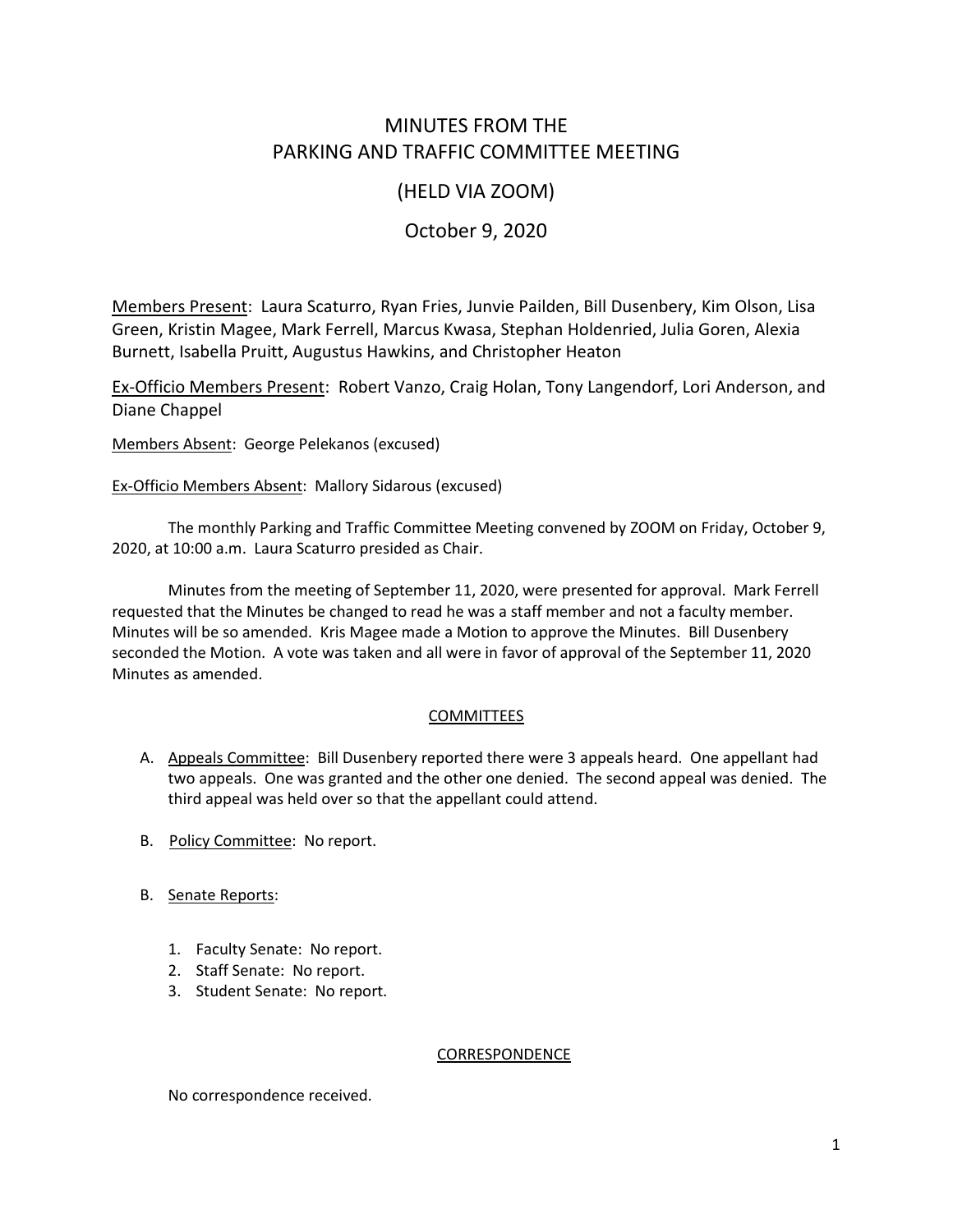#### OLD BUSINESS

- A. Initiatives Assigned to Facilities Management or Telecommunications:
	- 1. Lot A Install 15 metal disks in various locations. Project will be completed at a later date.
- B. Motorist Assistance, Citation, Towing Monthly Report, and Moving Violation Statistics, and EV Charging Data: Tony Langendorf stated there was an error on the dollar amount of the charging station revenue. It should read \$74.98 and not \$7,498. Laura Scaturro noted that the "no permit displayed" citations have increased. Almost everything else has gone down. She also inquired if a charging station would be installed on the Alton campus. Tony Langendorf replied that one will be installed in the future at the Alton campus. As for the East St. Louis Campus, one will be installed when the parking lots are due for reconstruction.
- C. Campus Construction Update (Parking Related) Facilities Management: Craig Holan stated the sidewalk by Lot A on the West side of Founders is under construction and will be completed soon. The Northeast corner of Lot A will be completed later on. Robert Vanzo stated that money from parking revenue was insufficient so Craig Holan's department stepped up with 50 percent of the cost in order to be able to complete the project.
- D. Parking Permit Upgrade, Fall, 2020: Tony Langendorf stated that he offered semester permits, 300 green permits in Lot A, 150 green permits in Lot E and 200 brown permits in Lot F. He sold all the 150 in Lot E and 230 in Lot A. Lots are still not completely full. We will wait until sometime after spring semester begins and see how many empty spaces we have then and once again offer up more green permits.

## NEW BUSINESS

- A. FY20 Parking & Traffic Summary (Attachment): Robert Vanzo reported this Summary shows Parking is down around \$1.5 million due to COVID 19. Tony Langendorf reported Parking is down another \$40,000 for September 2020. Tony sends his COVID 19 reports to the budget directors to be incorporated with the other COVID 19 losses since March, 2020. This report ended in June, 2020. So far Parking has received \$168,000 back to mitigate some of the losses. We will push back any proposed construction on the parking lots if possible for future years to keep permit prices down.
- B. Election of a New Committee Chair: Robert Vanzo announced that Laura Scaturro will be retiring sometime after January 1, 2021. She has done a fabulous job and will be missed. We would like to have a new Chair in place by January, 2021, so Laura would have some time to work with the new Chair. If anyone is interested in the position, please send an email to Diane and let her know you are interested.
- C. Lot C Two Hour Time Limit: Robert Vanzo advised the members that he and Tony were thinking of making a change to Lot C which would enable individuals to park all day if they